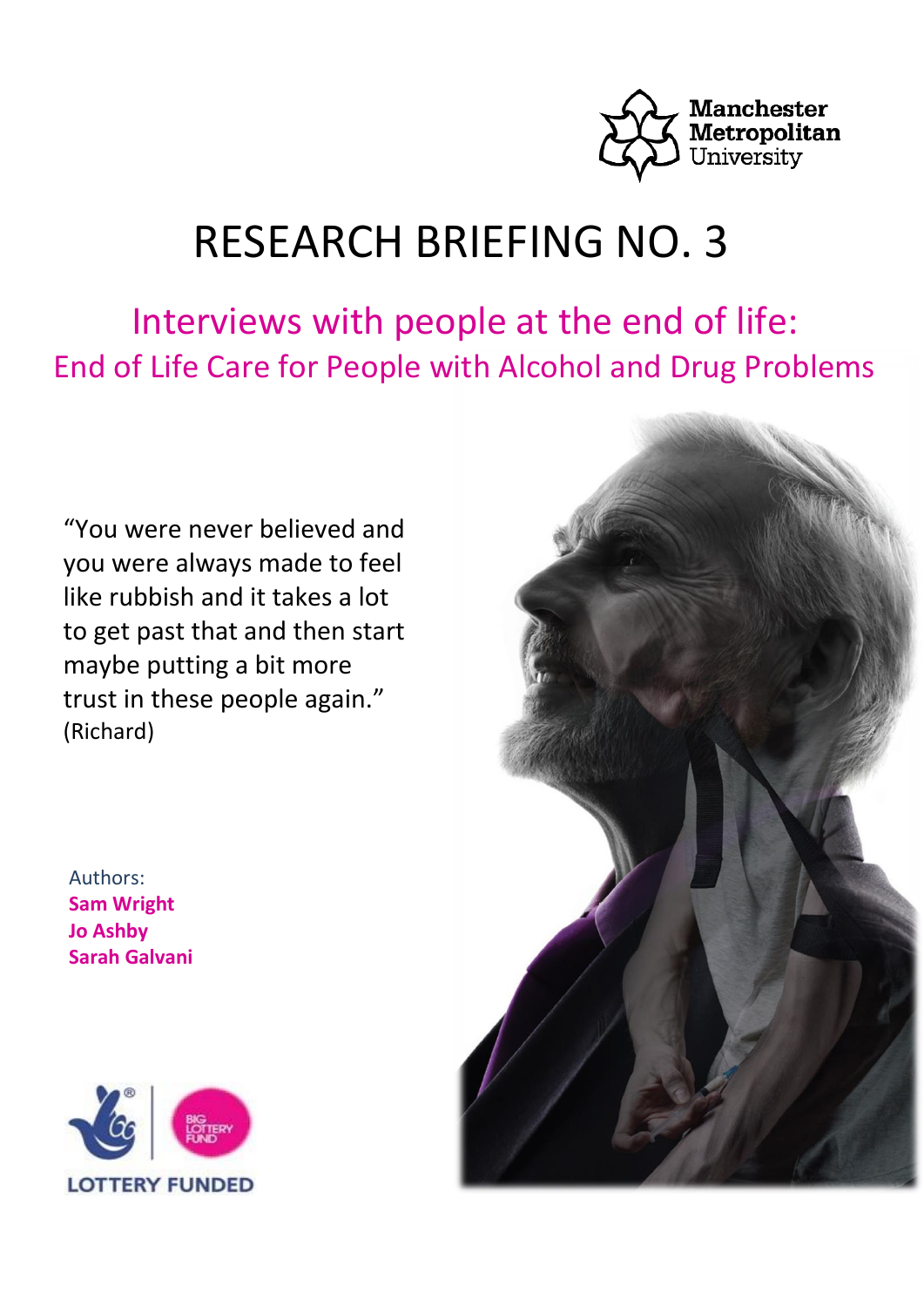# **Key findings**

- 1. People with substance problems often anticipate discrimination from health and social care staff, feeling a level of mistrust that can contribute to their late presentation to healthcare services.
- 2. Many people with substance problems feel regret, guilt and shame around their substance use and may have fractured relationships with friends and family as a result. Both of these issues may impact upon the quality of their end of life and their experience of care.
- 3. Like many among the general population, people with substance problems may not be fully informed about their end of life condition. Finding ways for health practitioners to introduce such conversations, early in their care, would avoid unnecessary distress for both PWEs<sup>1</sup> and their families<sup>2</sup>.
- 4. Past experiences of discrimination from health services may leave people with substance problems mistrustful and with limited psychological resources to engage with health and social care.
- 5. Stigmatising attitudes still shape the way that many healthcare providers understand and respond to people with substance problems: a situation which is exacerbated by a fragmented and under resourced health care system.
- 6. Empathetic health professionals could help people with substance problems by adopting a more holistic biopsychosocial approach to their care, including space for conversation around how they may be adjusting to end of life care.
- 7. Taking a holistic approach to ensuring a good quality of life allows 'the whole person' to be cared for, rather than focusing specifically on one stigmatised aspect of their lives and leaves individuals less vulnerable to negative health practitioner attitudes regarding their past substance use.
- 8. Hospices can offer a more caring environment for people with substance problems to accept their end of life situation and attend to their fundamental care needs.

 $\overline{a}$ 

<sup>&</sup>lt;sup>1</sup> Person With Experience (of both substance use problems and end of life care needs).

<sup>2</sup> Families, friends and carers.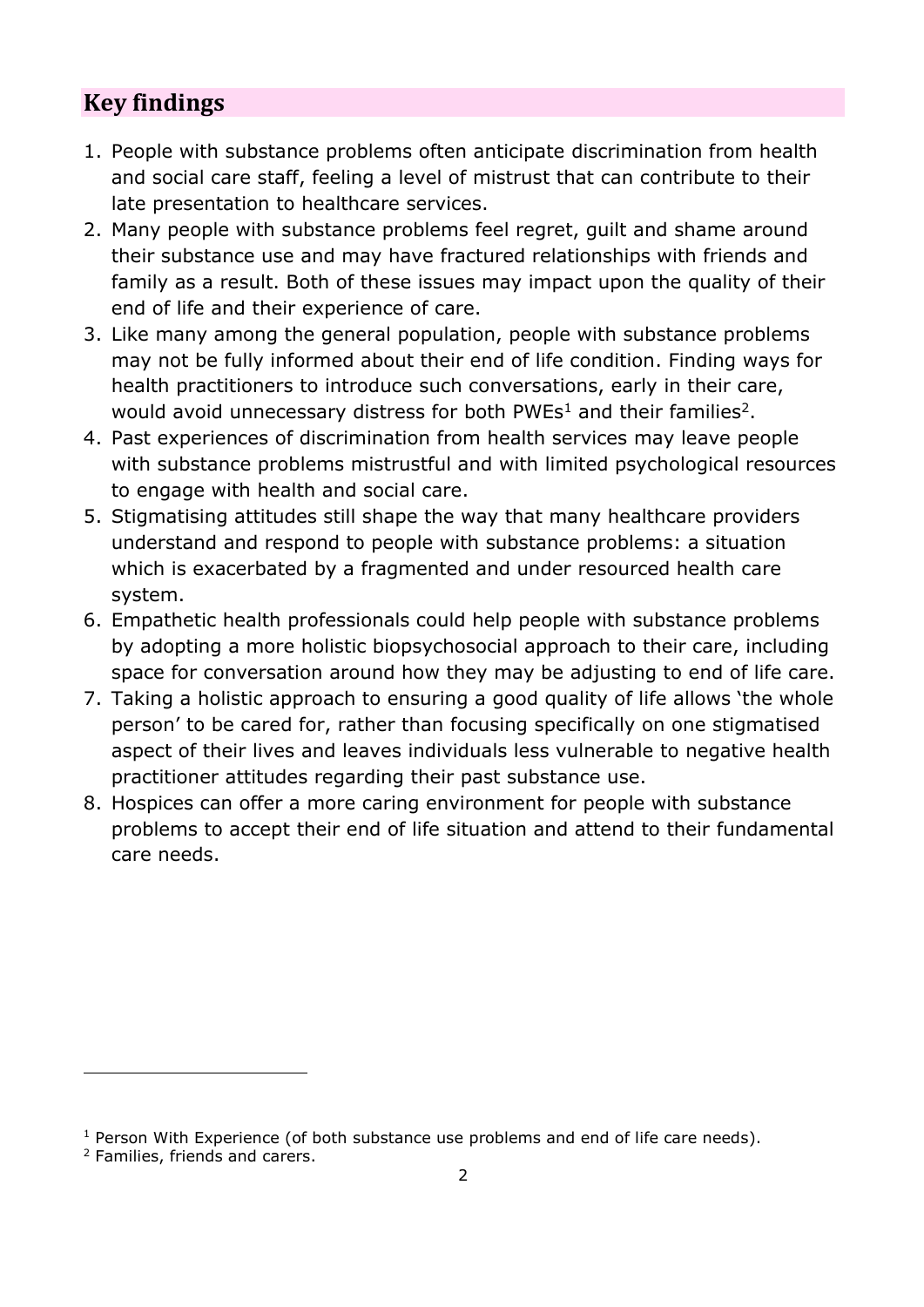# **Background**

The needs of people with substance<sup>3</sup> problems rarely feature within health and social care policy. Despite recognition of the need to address complex multiple morbidities for the UK population, there is a lack of research about palliative and end of life care for people with substance problems, and a lack of policy and practice attention to their specific experiences and needs. In particular, the 'recovery' focus of Government substance use policy is inappropriate for people needing end of life care. It fails to address the needs of people who cannot meet requirements for regular service attendance or who will not recover.

Thus, there is a clear UK policy vacuum wherein substance use policy does not account for the needs of people approaching the end of life, and palliative care policy overlooks people with unpredictable life-shortening conditions. This is accompanied by substantial limitations in service provision, with the demands of substance use treatment inadvertently excluding people with deteriorating physical health, and palliative care pathways remaining heavily focused on cancer care.

It is also important to note that many people have problems with substances but never engage in treatment. Therefore, as they approach the end of their life, services may be completely unaware of their substantial care needs. However, the current policy aim of reducing inequalities in access to palliative and EOL care provides an opportunity to develop new pathways and approaches to care that could substantially improve the situation for people using substances as they approach the end of life and for those who care for them.

This Briefing summarises findings from the PWE strand of a wider research programme exploring end of life care for people with problematic substance use.

# **Methodology**

The aims of this research were to:

- 1. Document how substance use and end of life services have supported people with substance problems and chronic or terminal illness.
- 2. Report the good practice and challenges that people faced in accessing support services.
- 3. Provide an opportunity for people reaching the end of their lives to comment on the care and support they received and how that may be improved.

 $\overline{a}$ 

<sup>&</sup>lt;sup>3</sup> Alcohol and other drugs.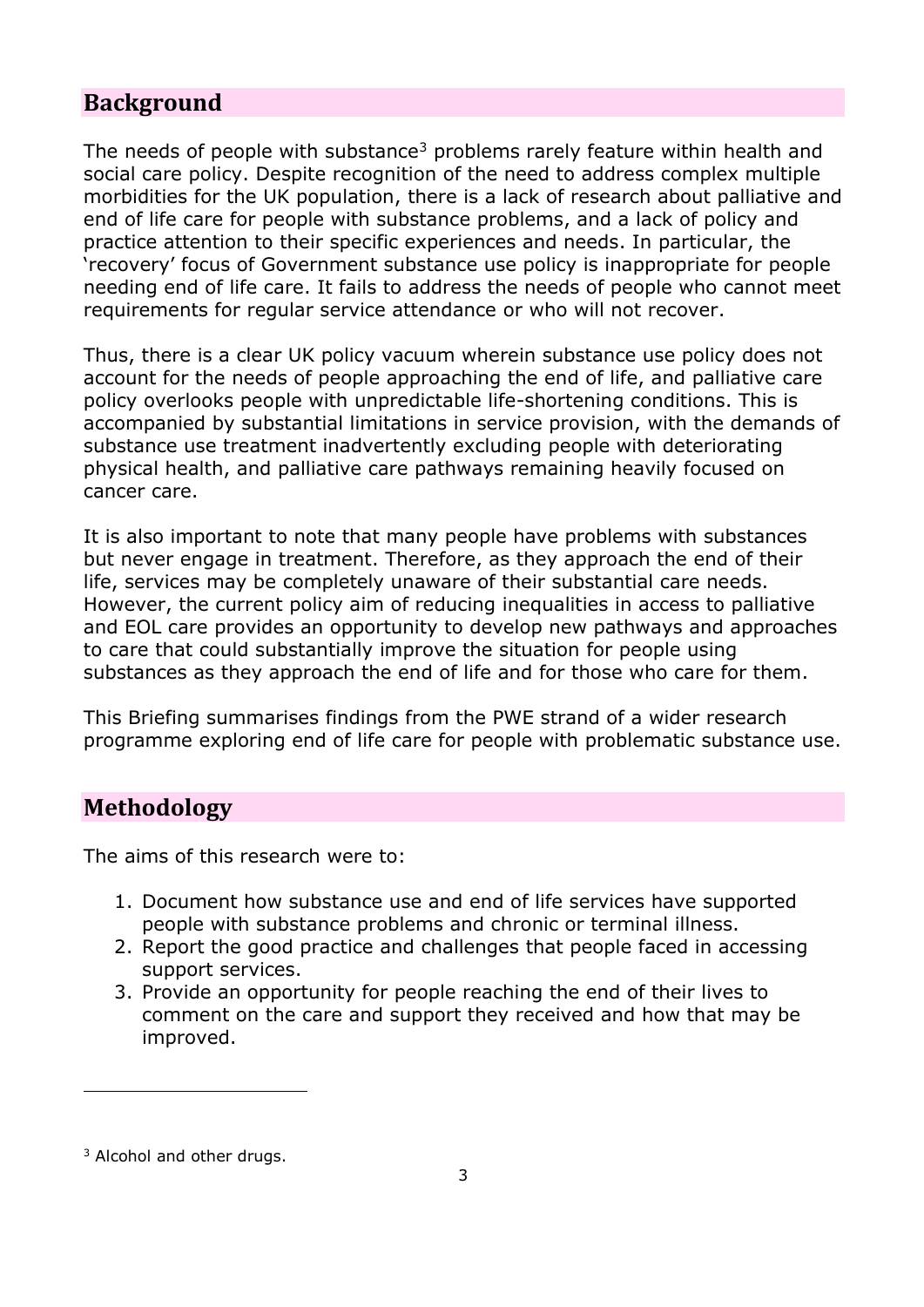This strand of the research comprised in-depth, semi-structured, qualitative interviews with 11 people approaching the end of their life who had (current or past) substance use difficulties. Interviewees were recruited from a range of sources, including hospices, substance use treatment services and community networks.

All interviews were audio recorded and fully transcribed. The data were analysed using thematic analysis (Braun and Clarke, 2006<sup>4</sup>).

# **Findings**

 $\overline{a}$ 

The 11 people who participated in our research were almost evenly split between having alcohol or illicit drug difficulties. On average they were approaching the end of their lives 25 years earlier than is expected of the general UK population. Liver failure was the most common life-shortening condition reported, with COPD and lung cancer being the next most reported health problems.

At the time of interview, six participants were not in touch with substance use services, one of whom had never had any contact. Among the five participants who were accessing substance use services, three were receiving a methadone prescription and the two people with alcohol problems were continuing to get support from their local service despite being abstinent for over a year. Three participants had not used substances for over eight years (for two people that was alcohol, and for the other drugs). Four of the participants were accessed through a hospice, four were accessed through community links and three were accessed through substance use services.

In furthering our understanding of end of life care for people with substance problems, our thematic analysis identified five broad themes outlined in figure 1 below:

<sup>4</sup> Braun V and Clarke V (2006) Using thematic analysis in psychology. *Qualitative Research in Psychology.* 3, 77-101.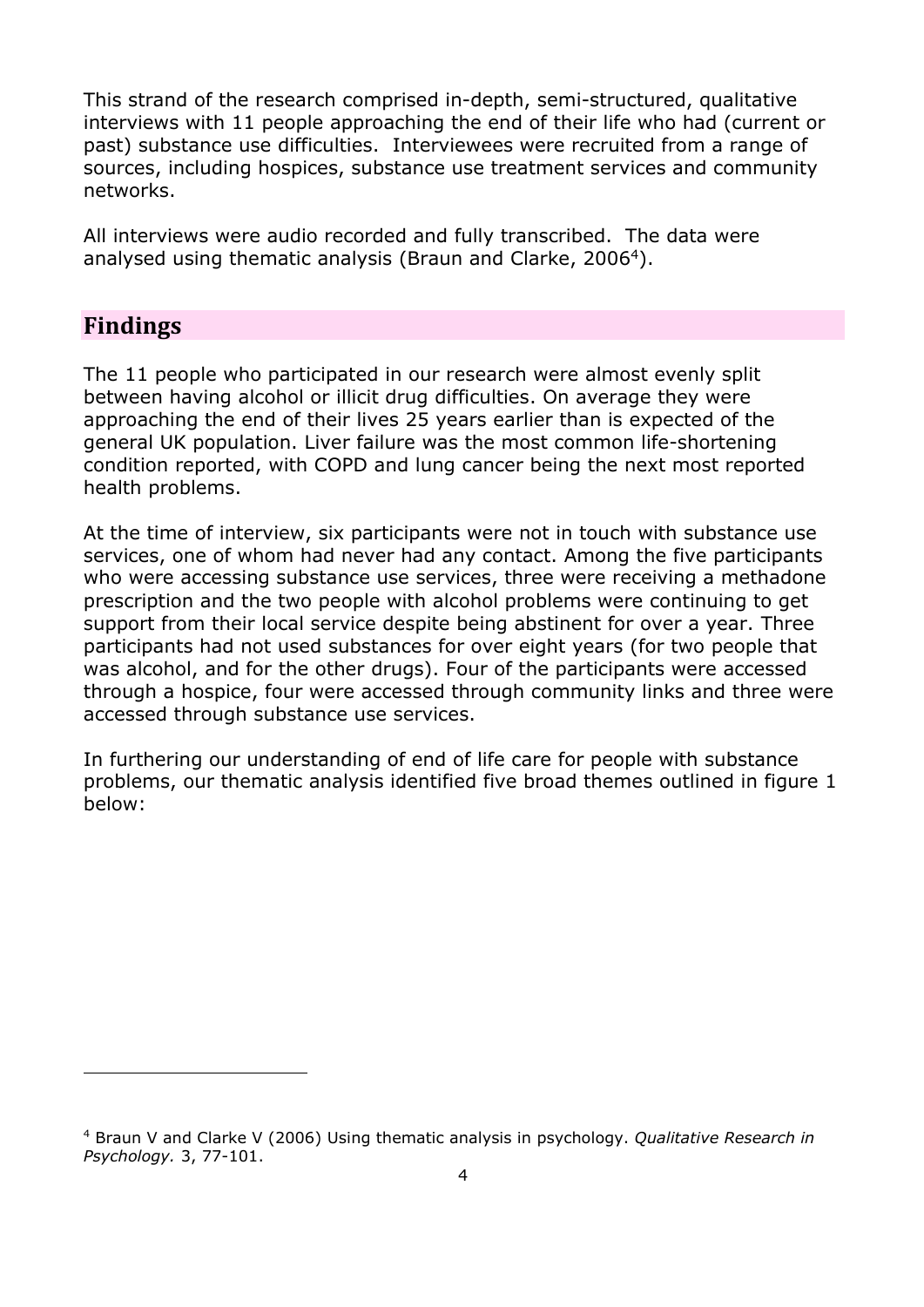

Figure 1: Main analytical sub-themes and integrated theme

## **Anticipation of discrimination**

Many of the people we interviewed anticipated discrimination from health and social care staff, feeling a level of mistrust that resulted in their late presentation to services.

You were never believed and you were always made to feel like rubbish and it takes a lot to get past that and then start maybe putting a bit more trust in these people again … We've been treated so badly in the past … [Pharmacy], just being told to wait outside in the rain, so they dealt with a 'normal' person … then get called in … someone else might come in, you're told to wait.' (Richard)

Some of those who did access health and social care services kept their substance use secret as one way of trying to minimise discrimination.

It [drug use] could only be detrimental for me to bring it up or make other people aware of it - especially other patients. It could only be detrimental in my opinion because everybody isn't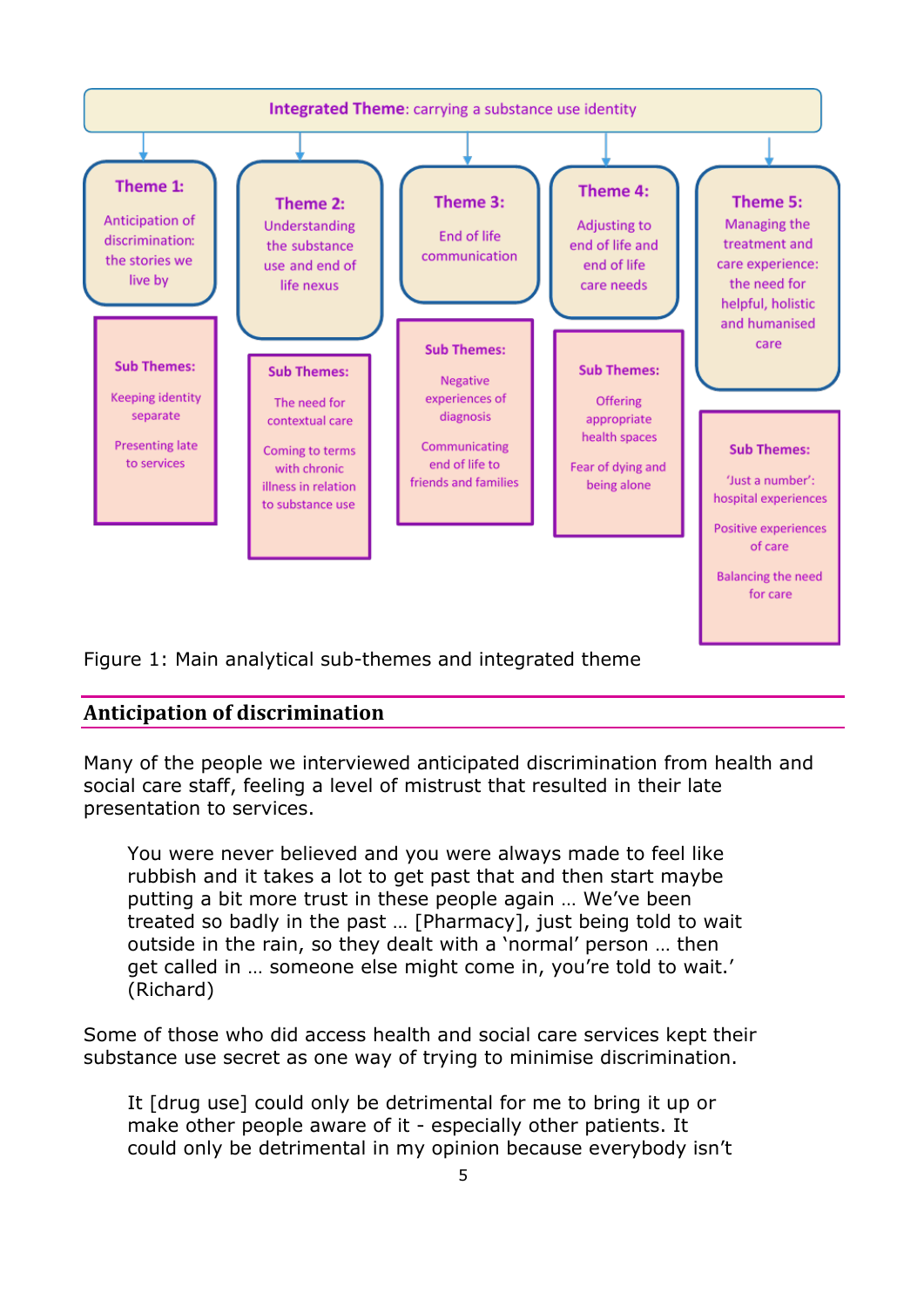all: "Good on you, you're a recovering addict, stay strong." You're going to get people who are going: "Smack-heads! Where's my phone? The smack-head's took it." (Rob)

Others tried to continue caring for themselves at home with little or no formal support, accessing emergency services when an acute health crisis made that necessary.

It were just before Christmas, I got took into hospital, I'd gone bright yellow. I'd been drinking, I was in that much pain. I didn't know it was actually coming from my liver and I was taking a load of morphine and stuff for the pain. I sort of OD'd myself a bit on all the painkillers, not realising what I was doing because I was drinking as well. (Steven)

#### **Understanding substance use and end of life care nexus**

As well as dealing with complex health problems and the need to adjust psychologically to end of life, people with substance problems are likely to feel deep regret, guilt and shame around their past behaviour. It is important to create safe spaces where such feelings can be acknowledged, to minimise their impact upon the end of life and experience of care.

[The gastroenterologist] He's treated me as another person who just drank, he didn't know my background, he didn't know I was abused mentally and physically by my husband … I was beaten, he didn't know that, he just thought a six stone alcoholic and that is all he could see because he had no delving into my past. (Barbara)

Rather than framing substance use dependency as a 'choice' and a self-inflicted behaviour that warrants little sympathy, through seeking background contextual information from each person, health and social care practitioners can gain a different insight that enable better relationships to form around trust, care and compassion.

I wish now I had time enough to help someone else through it … But I just wish I wasn't like this [dying], I'm only 38. (Steven)

## **End of life communication**

The majority of participants had not been properly informed about their end of life condition. Susan queried her doctor when she saw her chest X-ray, while Rob had no idea why a hospice was being suggested: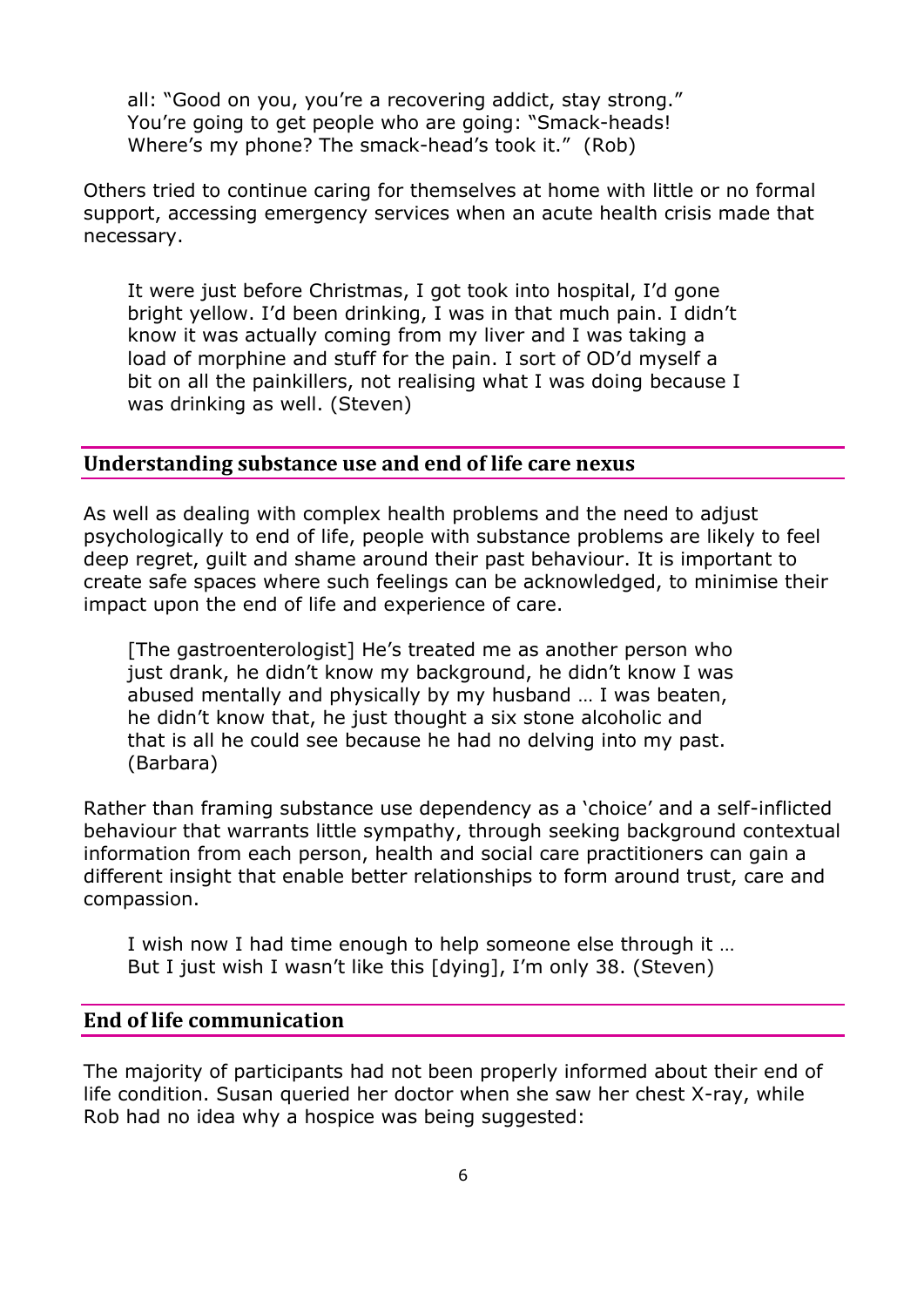I happened to look at the screen and I saw for my own eyes, just how bad it was in my lungs. … and I mentioned it to the doctor, … I said: "I suppose I'd better start telling my family how bad it is because I've seen it for myself now." And he said, "Yeah." And that made me think, was he ever going to tell me or not? (Susan)

The nurse explained, she said "You know you're very ill?" And I've flippantly remarked, "No shit, … my heart is working at 14%, I know I'm ill." She went, "No you're really ill." She went, "You could have as little as a year to three years to live." … It came across as almost flippantly mentioned, but I think it was more a case of I think she presumed that I already knew. (Rob)

So, particularly for people not in regular contact with healthcare services, there is a need to look at ways in which early conversations can take place in order to avoid unnecessary distress for the patient and their relatives. Having to communicate their prognosis to friends and family was an additional burden for many of the research participants that could be better supported.

#### **Adjusting to end of life and end of life care needs**

For everyone, dying elicits a range of difficult emotions; not least fear of the dying process, of dying alone or dying in pain.

I know I'm going to go through some more pain, the pain's going to get worse and I know that for a fact and I might not even be able to speak. I can be just like a zombie or just out of it, getting drugged up and then pass away. That's the most thing that I'm afraid of. (Steven)

For people with substance problems, adjusting to end of life and accepting the need to receive formal healthcare meant having to balance a stigmatised substance using 'outsider identity' with a dependent 'insider identity' of needing care. Rob spoke of feeling "a bit stage-fright-ish" as the younger "new guy" in the hospice. This can generate feelings of frustration and anxiety over a lack of control, particularly for younger people, that can impede the provision or receipt of optimal care.

It must have been a good six months before I was accepting of being in somewhere like this. And a couple of the nurses, they weren't nice to me … I've met some lovely people here, you know, elderly people. … But what those nurses fail to remember is that I am 58 not 98. (Nicola)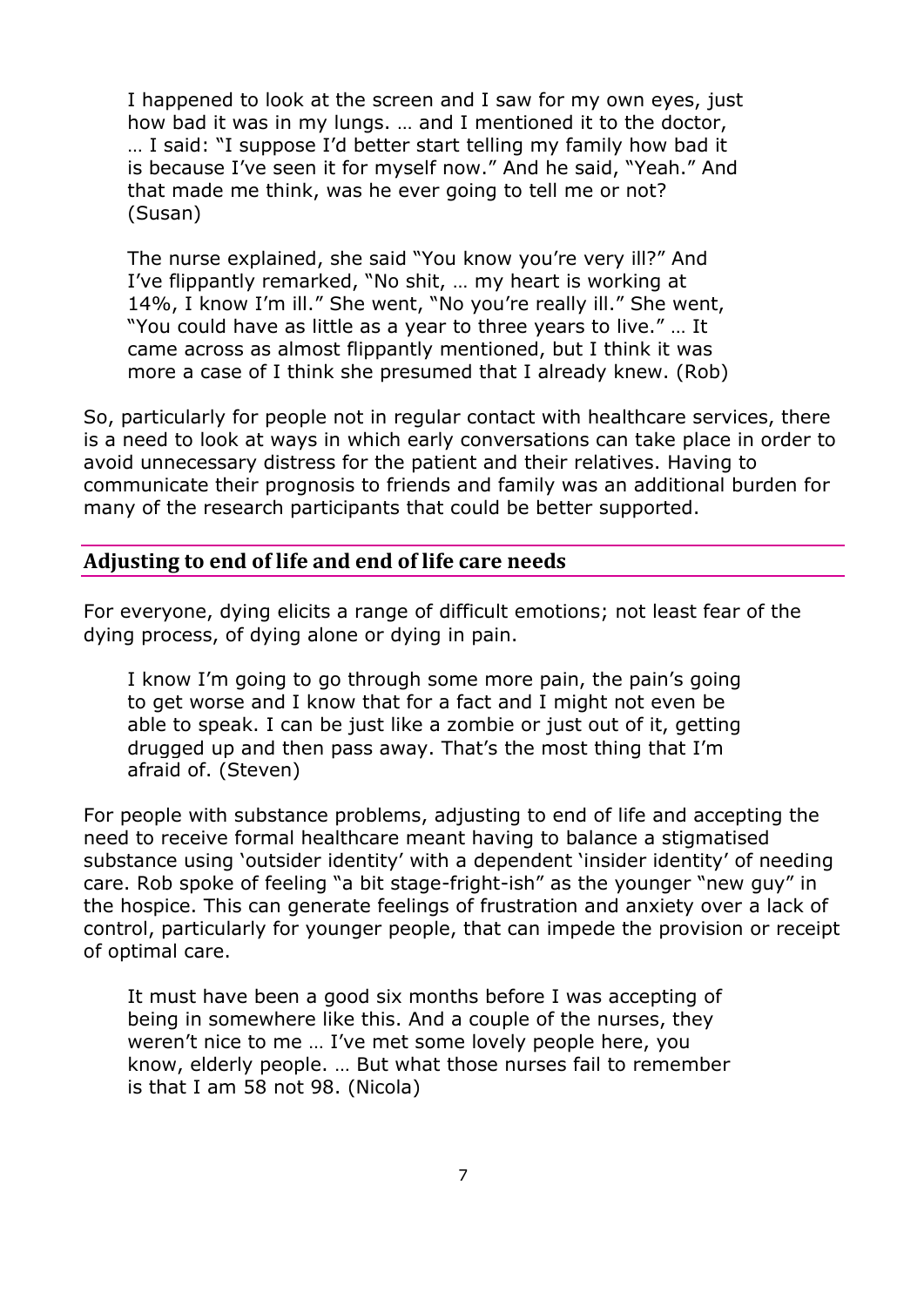Past experiences of discrimination from health services may have left individuals quite mistrustful and with limited psychological resources to engage with therapeutic discussions. Empathetic health professionals could help people with substance use problems by encouraging them to talk about their feelings and experiences as a means of facilitating smoother adjustments towards hospice and other care provision. This is important for people with substance problems who are adjusting to end of life, as many have experienced, loneliness and isolation due to stigma and shame and, therefore, may fear 'opening up' to health professions about their thoughts and feelings.

## **Managing the treatment and care experience: the need for helpful, holistic and humanised care**

Experiences of end of life care vary, depending on the psychological, physical, social and spiritual needs of the person and how those relate to their health condition. Stigmatising attitudes still shape the way that many healthcare providers understand and respond to people with substance problems. This is exacerbated within a fragmented and under resourced health system where the 'snap shot' consultation or hospital encounter are devoid of knowledge about the person's social context and therefore each person is treated as a 'case' rather than an individual with a unique history.

When I'm in hospital, it's just as though I'm a number. Do you know what I mean? … I need help. (Peter)

Hospice experiences were positive, however, offering a caring environment for individuals to accept their situation and attend to their fundamental support needs. The focus on holistic care within hospices enables each person to be ascribed a 'whole' integrated identity which does not focus specifically on one stigmatised aspect of their lives, but rather, attends to what can make their life better and more comfortable in the 'here and now.' This makes individuals much less vulnerable to stigmatising attitudes regarding past substance use.

'I think it's absolutely brilliant, absolutely fantastic. I can ask the nurses anything and if they talk about certain terms, I just say, "Can you say that in black and white?" They tell me everything and it's all right, it is.' (Gill)

Contrary to what health practitioners may expect (about people with substance problems being 'demanding' or 'manipulative'), they actually often minimise their needs and rather than seeking opioid painkillers to 'misuse', many ex-drug users may actually need encouragement to take the drugs they need:

For quite some time [I] resisted using any pain killers because of the association, and I was able to put up with a lot of pain which was … it was a real battle … that was a tough time … and [wife]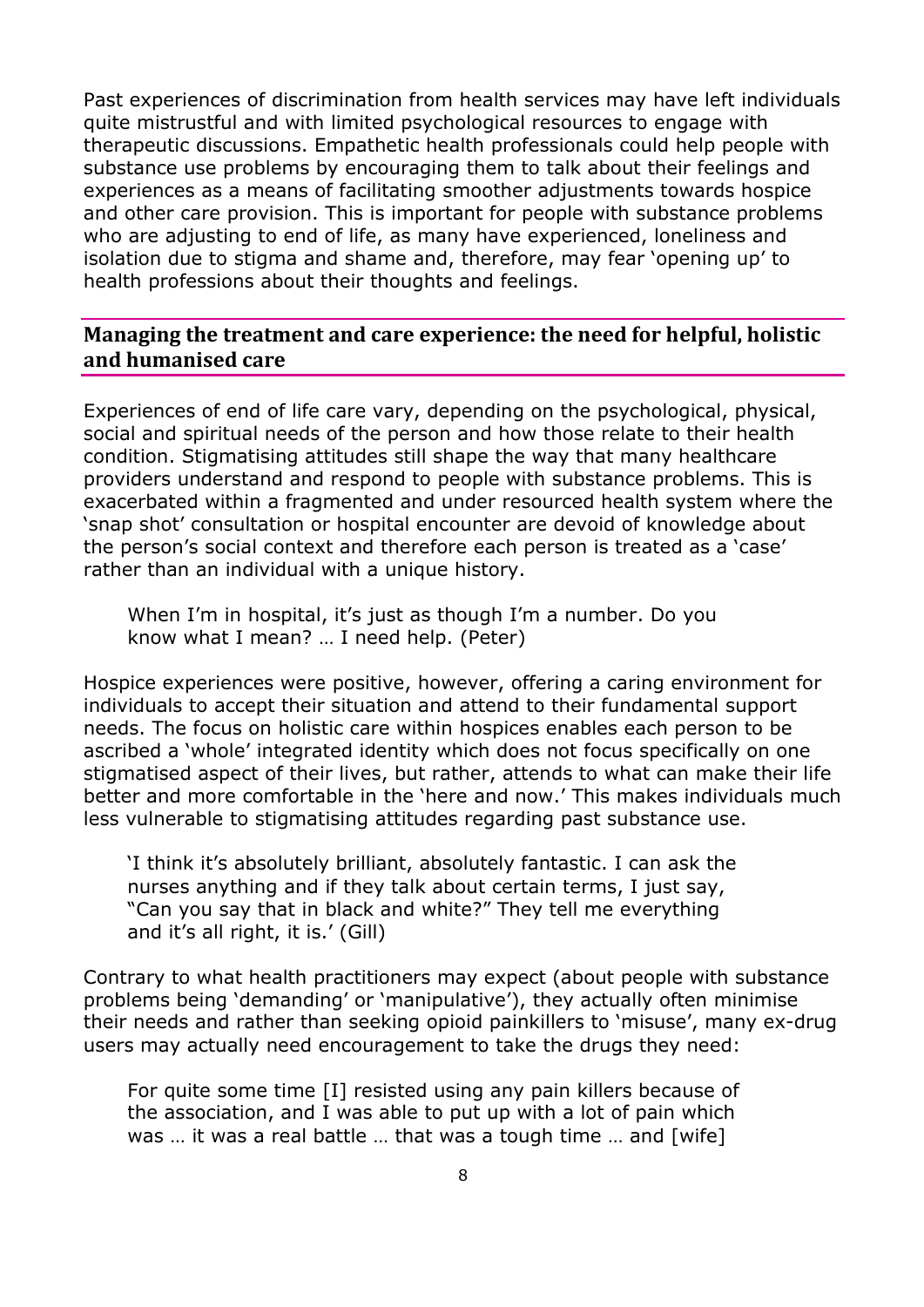said "Look come on, you're in a lot of pain. You're not a junkie anymore …" But it was a big battle that went on in my head, it was a real, it was a difficult thing, and I still feel guilty at times, and it's very, it's still difficult, it's really weird.' (Richard)

Therefore, understanding some of the relational issues that surround substance use and identity may help to avoid misunderstandings around care provision. For example, avoiding the 'junkie' stereotype and associated behaviours enables a move towards an individualised approach to optimal care.

#### **Summary**

For people with substance use problems, receiving an end of life diagnosis may be particularly difficult to cope with because:

- **Health professionals may not communicate well about their health condition** – in part because of their stigmatising attitudes towards substance use but also due to the unpredictable nature of many end of life trajectories for people with substance problems;
- People with substance problems may struggle to understand the end of life message because: (1) they are anticipating discrimination from the healthcare provider and shutting down emotionally to try to protect themselves from judgemental sources of authority; (2) they may be experiencing memory or cognitive capacity problems; (3) they may have few family members or carers around them to help them absorb the information; and (4) they are likely to have presented to healthcare services late, and may therefore be very close to death and need to make decisions/plans quite rapidly.
- Current provision of emotional support may be insufficient for people with problematic substance use who may be used to being secretive over their health and are not used to having to depend upon health practitioners to help them. Thus, there is a need to build trust between PWEs and healthcare professionals to help PWEs overcome feeling marginalised and stigmatised by the health 'system'.

This research – into both end of life **and** substance use care for people with lifeshortening conditions – did not uncover much information about end of life care within substance use settings. This warrants further examination because it may suggest that as people with substance problems become increasingly ill, they tend to leave or be discharged from treatment services which are largely unaware of the severity of their health condition(s). Our data also suggest that some people who have struggled with substance use may need prolonged support from treatment services even after achieving abstinence.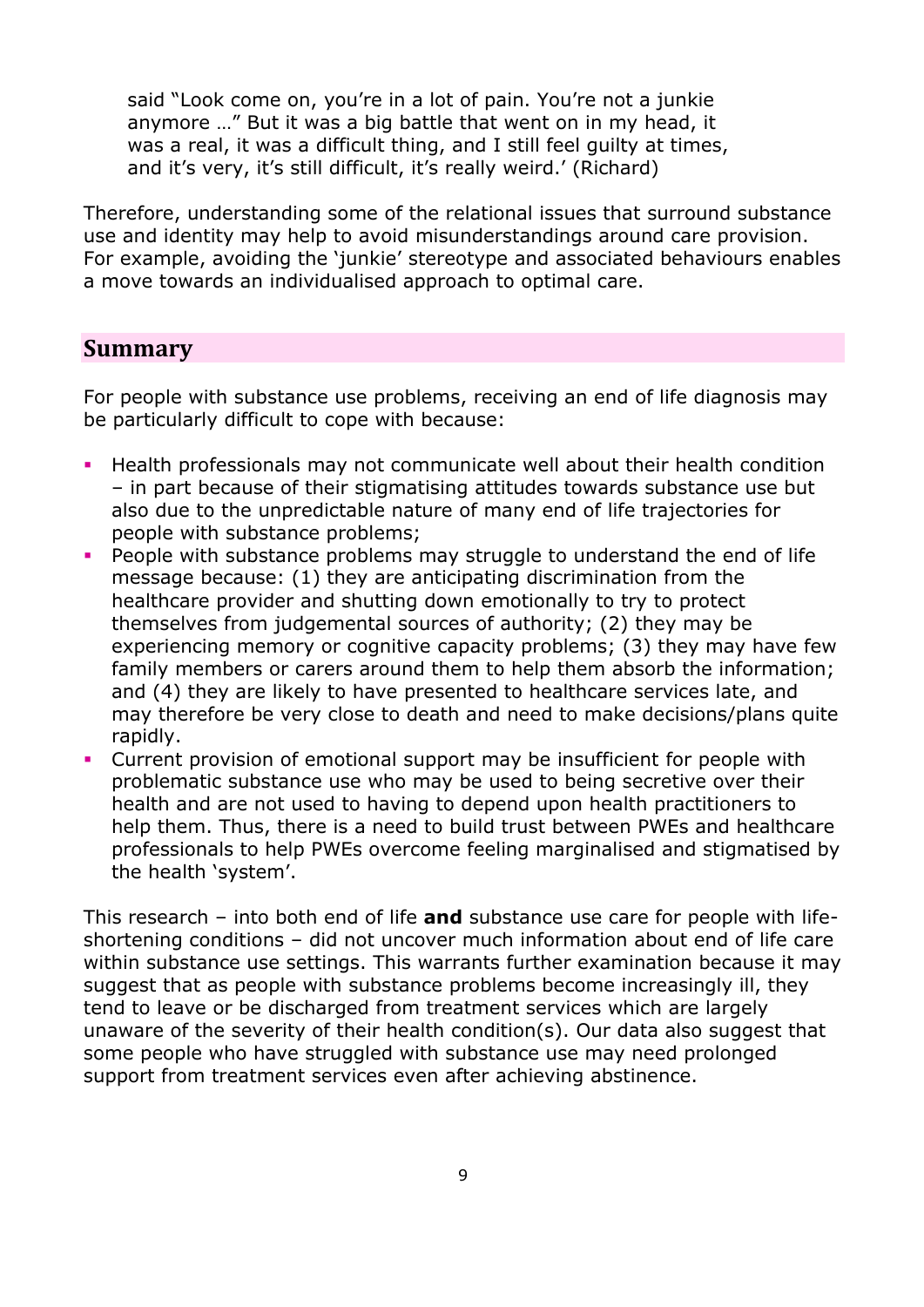# **Conclusion**

This research provides unique insight into the end of life experiences of people with alcohol and other drug problems. Much can be done to better meet their support needs, and this is of considerable importance given the growing number of people who are likely to approach the end of their life with a current or past substance problem.

## **Implications for practice**

- Raising health and social care practitioner awareness of having a 'substance using identity' is important to the provision of effective end of life care.
- Talking about end of life and receiving a clear diagnosis (even if the prognosis is uncertain) is important for people with problematic substance use.
- Helping people overcome feelings of quilt or self-blame about 'bringing their premature death on themselves' is important to empathetic care. This may be especially important if family or other support networks have broken down.
- Hospital and medical treatment experiences were described as considerably worse than hospice care due to the absence of humanistic care. Considering the provisions of more appropriate health care environments may help to combat loneliness and enhance belonging for people with both substance use problems and life-limiting conditions.

# **Implications for policy**

- Health and social care practitioners *still* need training in more compassionate approaches to working with people who have substance use problems and more proactive ways of engaging people into substance use treatment.
- Greater attention needs to be paid to identifying those with multiple complex health needs who may die prematurely, to enable them to access palliative care services, particularly the role that substance treatment agencies could play. This entails better identification of those who approaching the end of life from conditions other than cancer and more effective joined-up working between treatment agencies and palliative care services.
- A more holistic approach to support for people with multiple complex health and social care needs is also required to overcome the current problematic and ineffective single-issue treatment pathways.
- **Ways in which better and more effective lines of communication need to be** considered regarding end of life diagnosis and prognosis.
- Introducing greater flexibility in support and treatment is required: time, space and place all require re-thinking in health and social care provision to enhance the adaptability and availability of services. More consideration needs to be given to diverse, appropriate and aligned health spaces (for